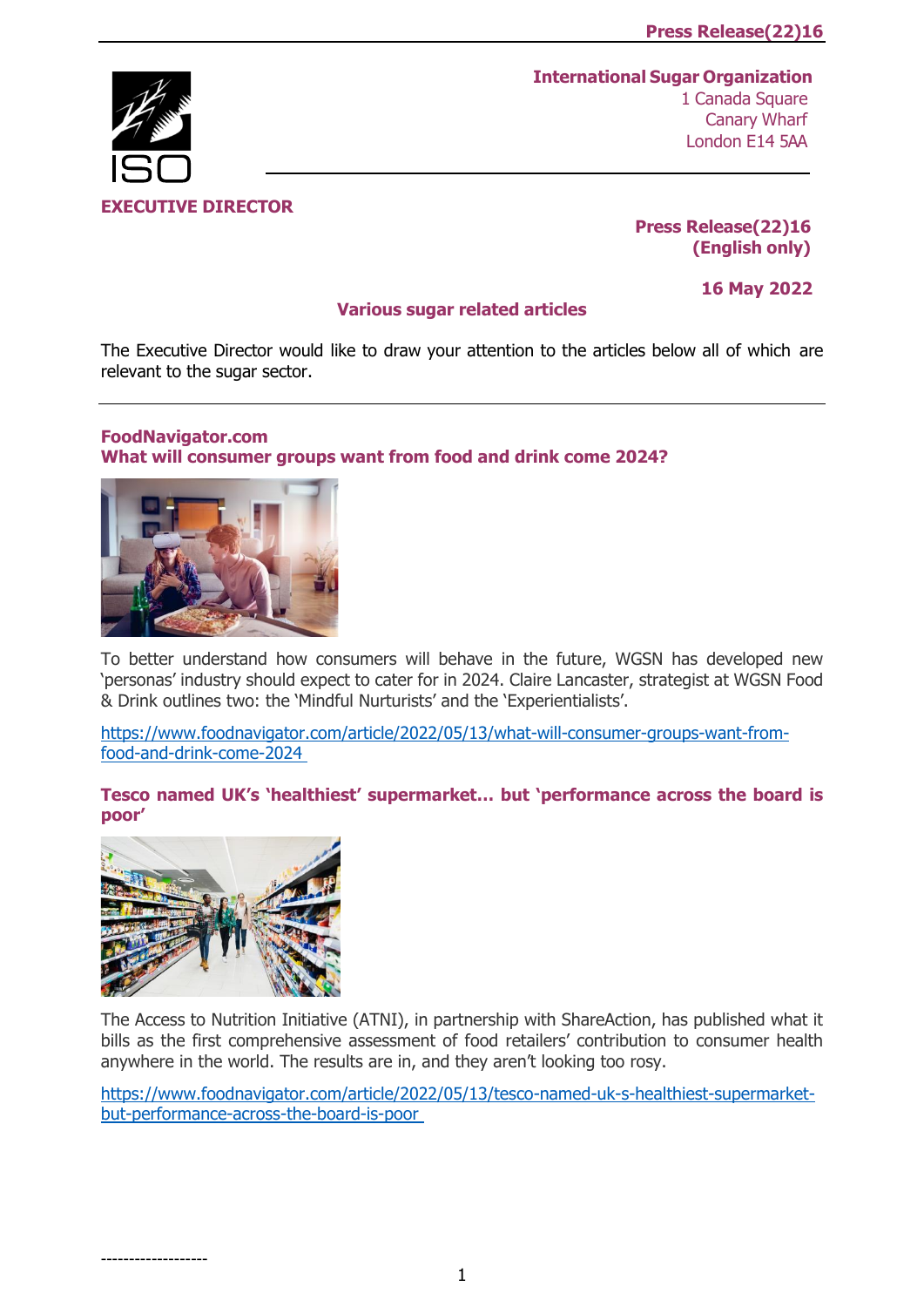## **[Carbon neutral vs net-zero: Which approach are start-ups taking and why?](https://www.foodnavigator.com/Article/2022/05/12/Carbon-neutral-vs-net-zero-Which-approach-are-start-ups-taking-and-why?utm_source=copyright&utm_medium=OnSite&utm_campaign=copyright)**



Some food and beverage start-ups are claiming carbon neutrality by offsetting their emissions. Others are setting their sights on net-zero, and forgoing the 'carbon neutral' claim. FoodNavigator hears who is doing what and why.

[https://www.foodnavigator.com/article/2022/05/12/carbon-neutral-vs-net-zero-which](https://www.foodnavigator.com/Article/2022/05/12/Carbon-neutral-vs-net-zero-Which-approach-are-start-ups-taking-and-why?utm_source=copyright&utm_medium=OnSite&utm_campaign=copyright)[approach-are-start-ups-taking-and-why](https://www.foodnavigator.com/Article/2022/05/12/Carbon-neutral-vs-net-zero-Which-approach-are-start-ups-taking-and-why?utm_source=copyright&utm_medium=OnSite&utm_campaign=copyright)

# **[Soaring prices for food at home outpace overall inflation, signaling need for strategic](https://www.foodnavigator-usa.com/Article/2022/05/11/Soaring-prices-for-food-at-home-outpace-overall-inflation-signaling-need-for-strategic-shift-by-retailers-manufacturers?utm_source=copyright&utm_medium=OnSite&utm_campaign=copyright)  [shift by retailers, manufacturers](https://www.foodnavigator-usa.com/Article/2022/05/11/Soaring-prices-for-food-at-home-outpace-overall-inflation-signaling-need-for-strategic-shift-by-retailers-manufacturers?utm_source=copyright&utm_medium=OnSite&utm_campaign=copyright)**



Rising food prices slowed slightly in April over the prior month, according to the Bureau of Labor Statistics April Consumer Price Index released today, but they continue to climb at a brisk pace that is significantly faster than all items, allowing them to maintain 40-year highs.

[https://www.foodnavigator-usa.com/article/2022/05/11/soaring-prices-for-food-at-home](https://www.foodnavigator-usa.com/Article/2022/05/11/Soaring-prices-for-food-at-home-outpace-overall-inflation-signaling-need-for-strategic-shift-by-retailers-manufacturers?utm_source=copyright&utm_medium=OnSite&utm_campaign=copyright)[outpace-overall-inflation-signaling-need-for-strategic-shift-by-retailers-manufacturers](https://www.foodnavigator-usa.com/Article/2022/05/11/Soaring-prices-for-food-at-home-outpace-overall-inflation-signaling-need-for-strategic-shift-by-retailers-manufacturers?utm_source=copyright&utm_medium=OnSite&utm_campaign=copyright)

## **Building end-to-end supply chain transparency to better feed the planet**

Efficiently catering to the needs of modern-day consumer demand for transparency and sustainable manufacturing practices, maintaining food safety, and meeting ever-changing regulations are all major challenges for virtually all food and beverage manufacturers regardless of size. Without a doubt, establishing end-to-end supply chain transparency is a major task that requires extensive collaboration and coordination between all stakeholders. Trying to get there in one giant leap might be biting off more than you can chew. Instead, companies should start by focusing on integrating traceability into internal operations, and then over time look to expand upstream and downstream the supply chain.

[Building end-to-end supply chain transparency to better feed the planet \(foodnavigator-usa.com\)](https://www.foodnavigator-usa.com/News/Promotional-Features/Building-end-to-end-supply-chain-transparency-to-better-feed-the-planet?source=3&utm_source=newsletter_daily&utm_medium=email&utm_campaign=11-May-2022&cid=DM1004455&bid=1932469095)

## **Sugaronline Ebriefing**

## **[SOUTH AFRICA: Sugar producer Tongaat Hulett vows to help solve water crisis](https://www.sugaronline.com/2022/05/13/south-africa-sugar-producer-tongaat-hulett-vows-to-help-solve-water-crisis/)**

Sugar producer Tongaat Hulett has agreed to repair the water treatment plant in the town of Tongaat that was severely damaged during recent floods, according to the North Coast Courier.